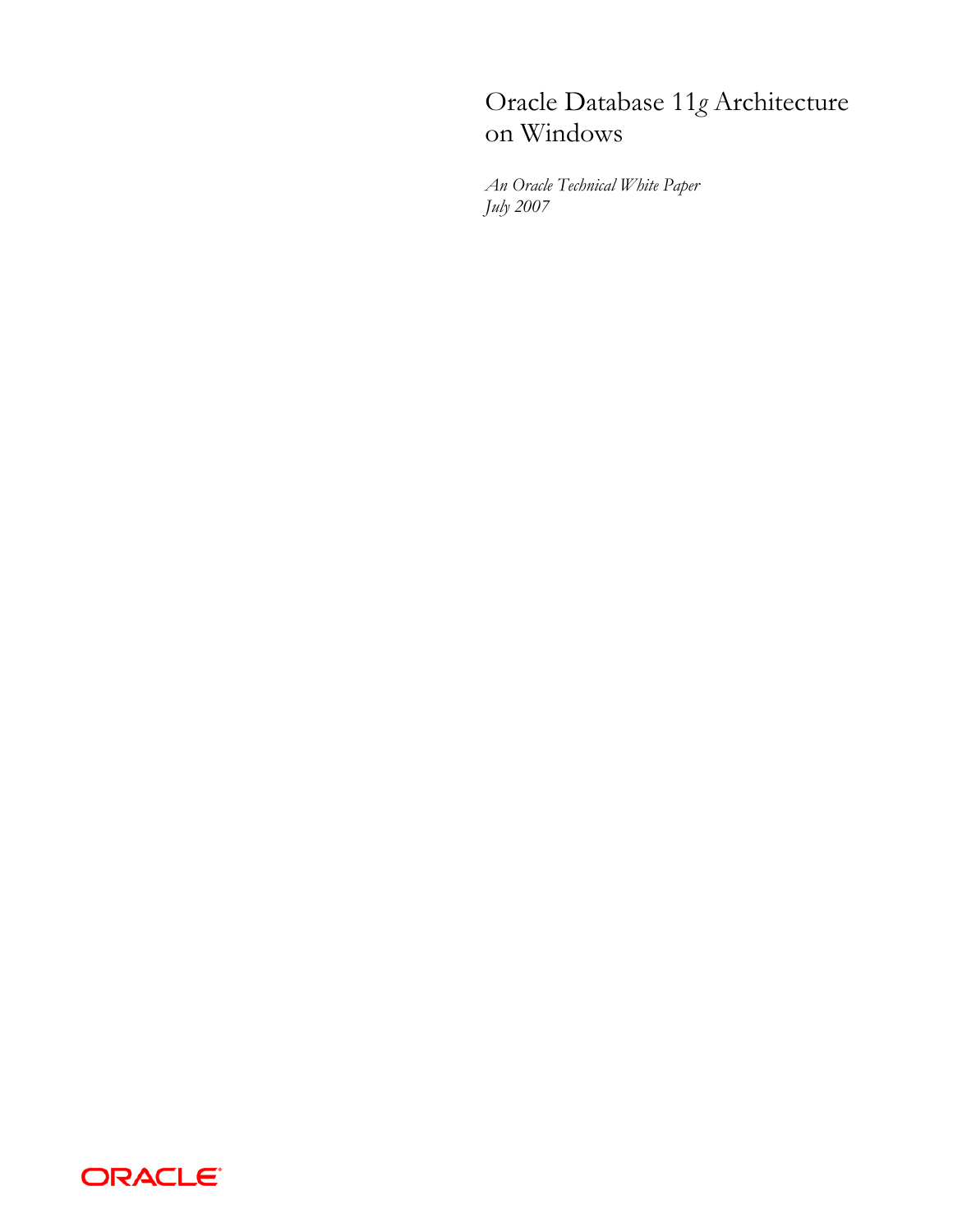# Oracle Database 11g Architecture on Windows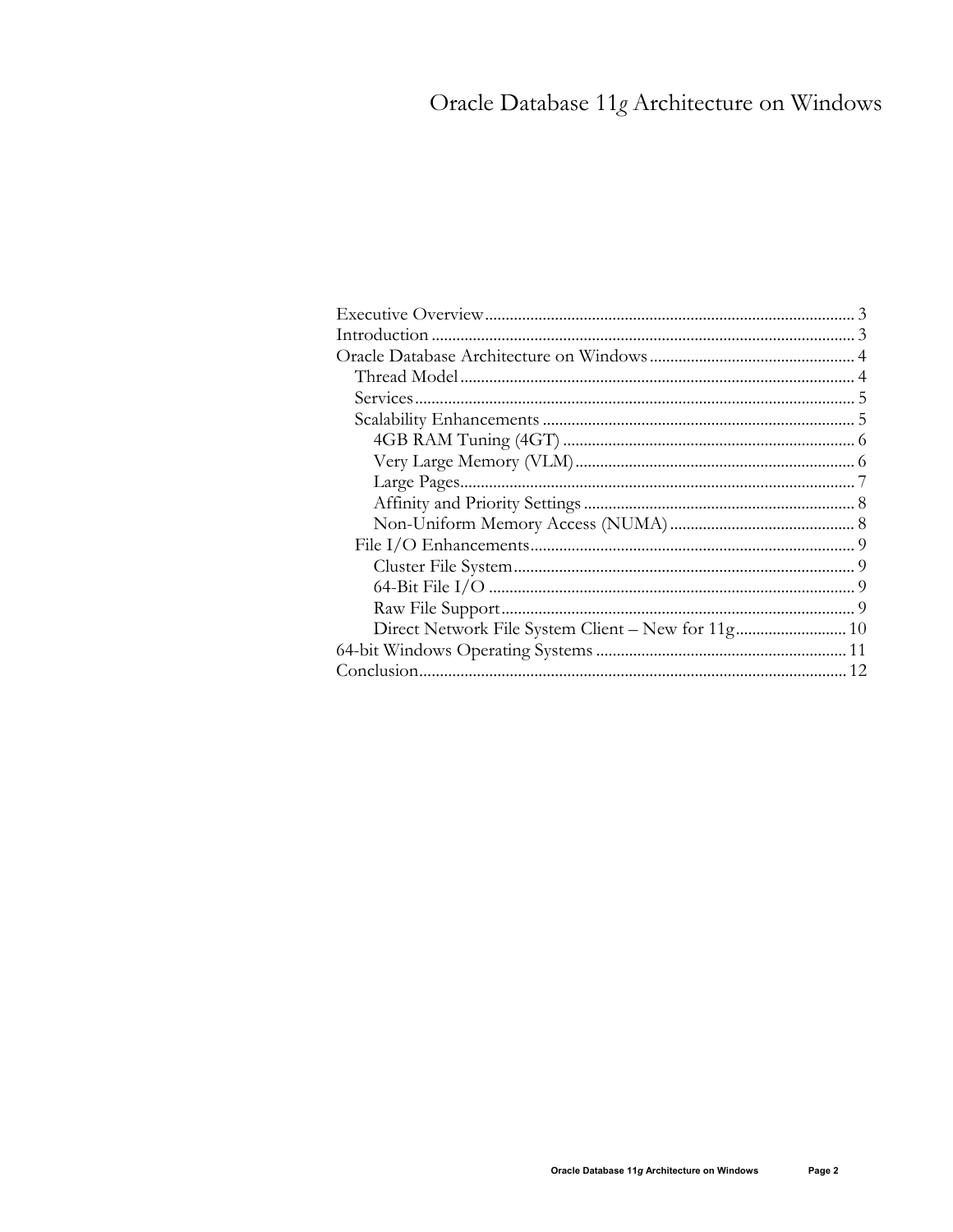# **EXECUTIVE OVERVIEW**

Oracle Database 11*g* for Windows provides an optimized database solution for deployments that require enterprise scalability, reliability, and high performance. This paper describes the architecture of the Oracle database on Windows and how it differs from its counterparts on UNIX and Linux.

By using a native, thread-based Windows service model, Oracle Database 11*g* ensures high performance and scalability. The Oracle database tightly integrates with the advanced features of the Windows operating system and the underlying hardware, such as Large Page and NUMA support. Oracle provides enterpriseclass performance through support for large memory, large and raw files, and grid computing.

The Oracle database is certified for 32-bit and 64-bit Windows operating systems. 32-bit Oracle database is supported on 32-bit Windows with standard x86 hardware, including Windows Vista. On 64-bit Windows, 64-bit Oracle runs on the Windows x64 (AMD64/EM64T) and Windows Itanium operating systems. 64 bit hardware provides greater scalability and performance over 32-bit systems.

# **INTRODUCTION**

The Oracle database has become one of the leading database solutions for the Windows platform. From the outset, Oracle's goal has been to provide the highest performing and most tightly integrated database on Windows and, as a result, Oracle invested early on to move its market-leading UNIX database technology to the Windows platform. In 1993, Oracle was the first company to provide a relational database for Windows NT.

Initially, Oracle's development efforts were concentrated on improving the performance and optimizing the architecture of the database on Windows. Oracle7 on Windows NT was redesigned to take advantage of several features unique to the Windows platform, including native thread support and integration with some of the Windows administrative tools such as Performance Monitor and the Event Viewer.

The Oracle database on Windows has evolved from a basic level of operating system integration to using more advanced services in the Windows platform including Itanium and AMD64/EM64T systems. As always, Oracle is continuing

**Oracle has always maintained a strong commitment to the Windows operating system. In 1993, Oracle was the first to release a relational database for Windows NT. Oracle has made specific changes to its database to improve its performance and usability on Windows.**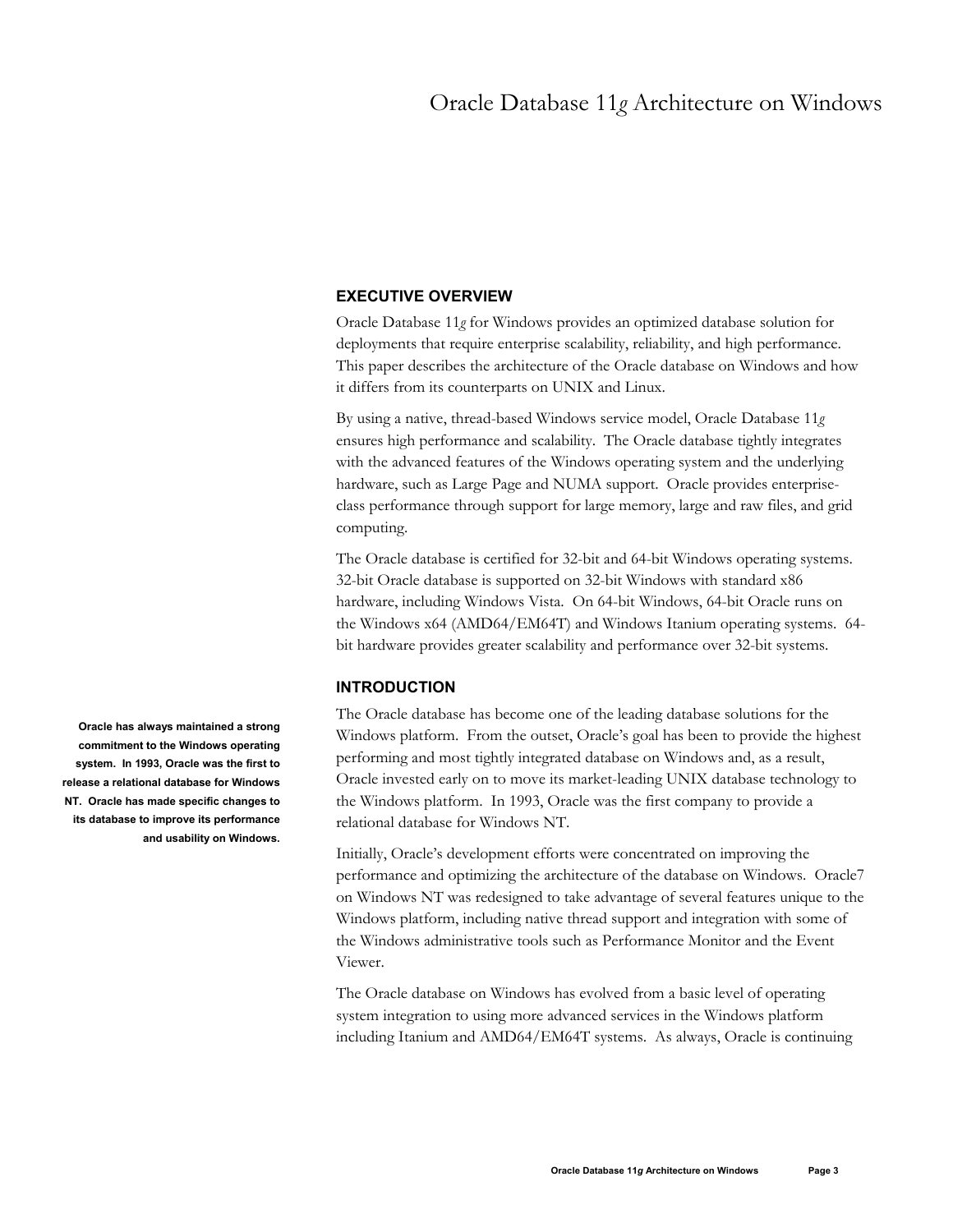to innovate and leverage new Windows technologies. This white paper discusses the architecture of Oracle Database 11*g* on Windows in detail. It covers the innovations that improve the database for Windows, but does not cover features that apply to all hardware platforms.

# **ORACLE DATABASE ARCHITECTURE ON WINDOWS**

When running on Windows, Oracle Database 11*g* contains the same features and functionality as it does on the various Linux and UNIX platforms that Oracle supports. However, the interface between the database and the operating system has been substantially modified to take advantage of the unique services provided by Windows. As a result, Oracle Database 11*g* on Windows is not a straightforward port of the UNIX code base. Significant engineering work has been done to make sure that the database exploits Windows' capabilities to the fullest extent and to guarantee that the Oracle database is a stable, reliable, and high performing system upon which to build applications.

# **Thread Model**

Compared to the Oracle database on UNIX, the most significant architectural change in Oracle Database 11*g* on Windows is the conversion from a process-based server to a thread-based server. On UNIX, Oracle uses processes to implement background tasks, such as database writer (DBW0), log writer (LGWR), dispatchers, shared servers, and the like. In addition, each dedicated connection made to the database causes another operating system process to be spawned on behalf of that session. On Windows, however, all of these processes are implemented as threads inside a single, large process. What this means is that for each Oracle database instance, there is only one process running on Windows for the Oracle database server itself. (Note: Other Oracle processes exist on Windows for other database services, such as the Enterprise Manager Database Console) Inside this process are many running threads, with each thread corresponding directly to a process in the UNIX architecture. So, if there were 100 Oracle processes running on UNIX for a particular instance, that same workload would be handled by 100 threads in one process on Windows.

Operationally, client applications connecting to the database are unaffected by this change in database architecture. Every effort has been made to ensure that the database operates in the same way on Windows as it does on other platforms, even though the internal process architecture has been converted to a thread-based approach.

The original motivation to move to a thread-based architecture resulted from performance issues with the first release of Windows NT when dealing with files shared among processes. Simply converting to a thread-based architecture and modifying no other code dramatically increased performance as this particular Windows NT bottleneck was avoided. No doubt that the original motivation for

**Oracle Database 11***g* **has the same features and functionality on Windows as on Linux and UNIX. However, underneath the covers, significant work has been done to take advantage of Windows-specific operating system features to improve performance, reliability, and stability.** 

**The Oracle database architecture on Windows is based on threads, rather than processes. Threads provide faster context switches; a much simpler SGA allocation routine that does not require the use of shared memory; faster spawning of new connections; and decreased overall memory usage.**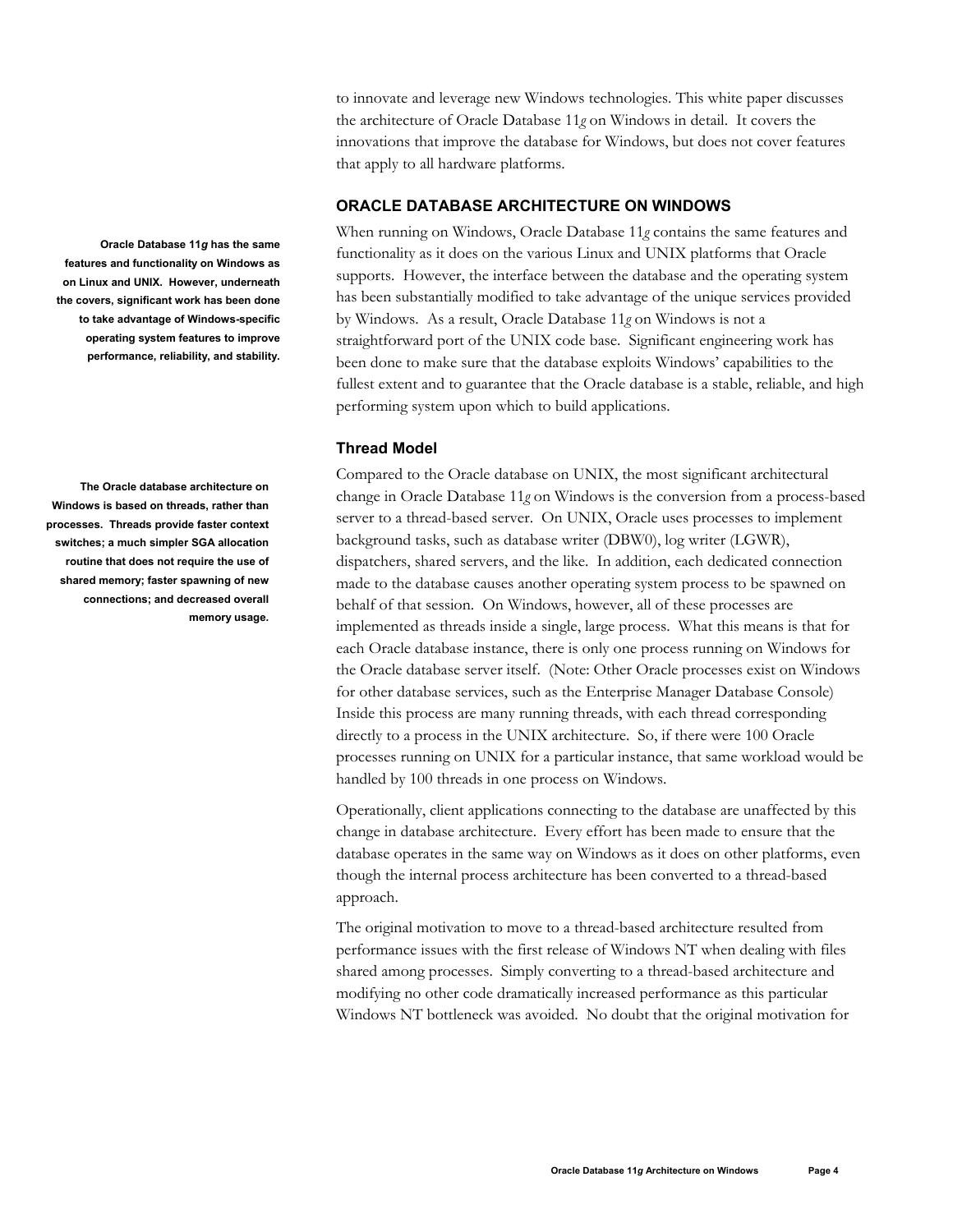the change is no longer present; however, the thread architecture for Oracle remains since it has been proven to be a very stable, maintainable one.

There are other benefits that arise out of the thread architecture. These include faster operating system context switches among threads, as opposed to processes; a much simpler System Global Area (SGA) allocation routine which does not require the use of shared memory; faster spawning of new connections since threads are more quickly created than processes; decreased memory usage since threads share more data structures than processes do; and finally, a perception that a threadbased model is somehow more "Windows-like" than a process-based one.

Internally, the code to implement the thread model is compact and very isolated from the main body of Oracle code. Fewer than 20 modules provide the entire infrastructure needed to implement the thread model. In addition, robustness has been added to the architecture through the use of exception handlers and also through routines used to track and de-allocate resources. Both of these additions help Oracle database on Windows applications meet requirements for 24x7 operations with no downtime due to resource leaks or an ill-behaved program.

## **Services**

In addition to being thread-based, Oracle Database 11*g* is not a typical Windows process. It is a Windows *service*, which is basically a background process that's registered with the operating system, started by Windows at boot time, and which runs under a particular security context. The conversion of Oracle into a service was necessary to allow the database to come up automatically upon system reboot, since services require no user interaction to start. When the Oracle database service starts, there are none of the typical Oracle threads running in the process. Instead, the process basically waits for an initial connection and startup request from SQL\*Plus, which will cause a foreground thread to start and then eventually cause the creation of the background threads and of the SGA. When the database is shutdown, all the threads that were created will terminate, but the process itself will continue to run and will wait for the next connection request and startup command. In addition to the Oracle database service, further support was added to automatically spawn SQL\*Plus to start up and open the database for use by clients.

The Oracle Net Listener is a service since it too needs to be running before users can connect to the database. Again, all of this is implementation detail that does not affect how clients connect to or otherwise use the database, although it is very relevant for Windows database administrators.

## **Scalability Enhancements**

One of the key goals of Oracle Database 11*g* on Windows is to fully exploit any operating system and hardware technologies that can help increase scalability, throughput, and database capacity.

**The Oracle database runs as a Windows service, which is a background process that can be started by Windows when booting up.** 

**Over the years, Oracle has consistently built its database to serve large user populations. Oracle Real Application Clusters increases capacity for user connections and throughput by clustering multiple machines as one database.**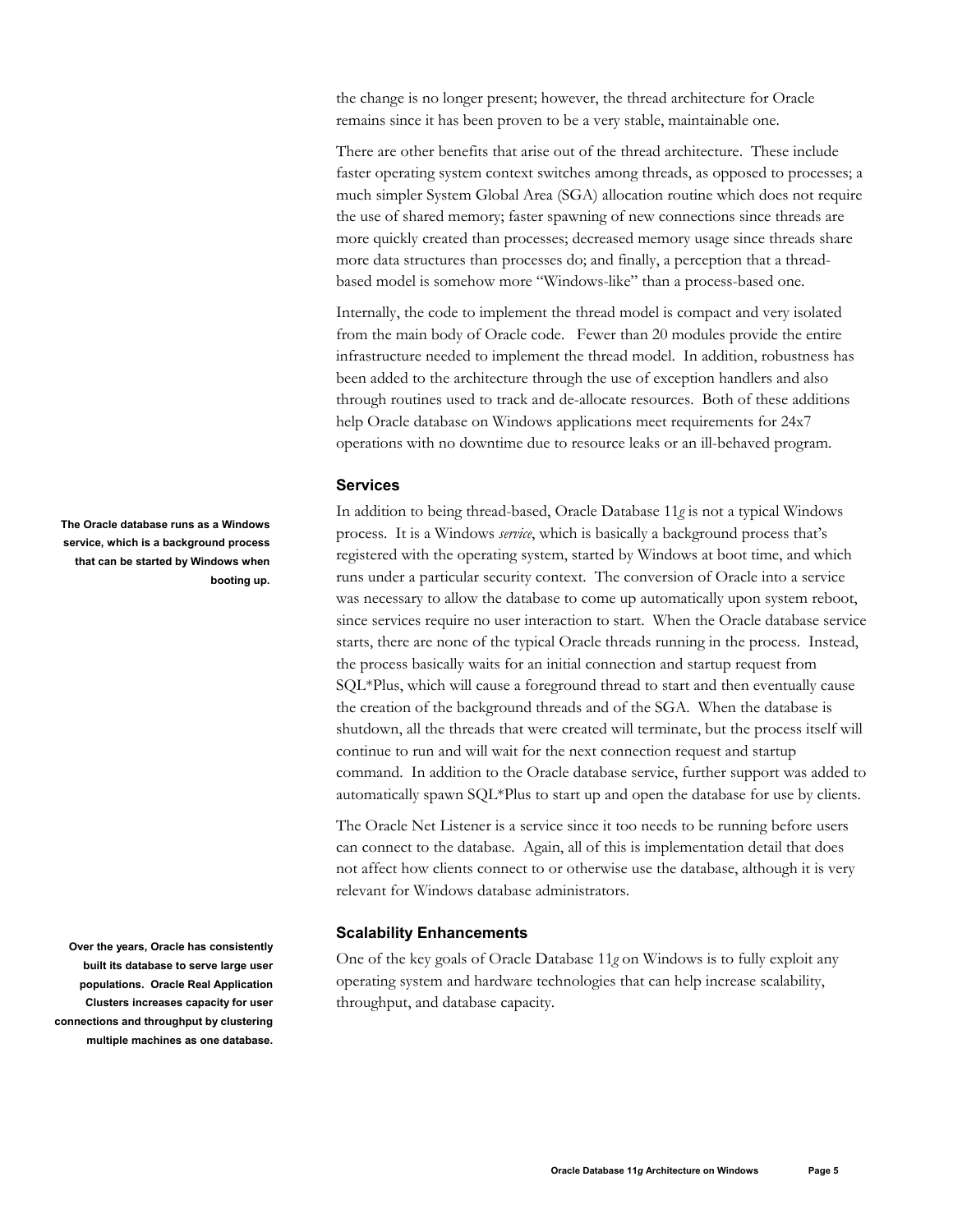Much activity has been undertaken to support large numbers of connected database users on Windows. As far back as Oracle7 version 7.2, there have been customers in production environments with over 1000 concurrent connections to a single database instance on Windows NT. As time has progressed, that number has increased to a point where well over 2000 users can connect concurrently to a single database instance on a single node in production environments. When using the Oracle shared server architecture, which limits the number of threads running in the Oracle database process, over 10,000 simultaneous connections have been accomplished to a single database instance. In addition, network multiplexing and connection pooling features can also allow a large configuration to achieve more connected users to a single database instance.

In recent years, Windows database administrators have been able to further increase their user counts by employing new 64-bit hardware, either Itanium or AMD64/EM64T, and Oracle Real Application Clusters (RAC). 64-bit improvements are discussed later in this paper. Oracle RAC allows multiple server machines access to the same database files, thereby increasing capacity for user connections and at the same time increasing throughput as well. Because commodity hardware can be added as additional nodes to a RAC cluster, RAC has been a popular solution for cost-effective scaling and high availability. On Windows, customers have scaled to a 23-node RAC cluster without any issues.

#### **4GB RAM Tuning (4GT)**

When clustering and 64-bit Windows are not available options, it is necessary to maximize the resources available on 32-bit Windows systems. 32-bit Windows 2000 Server (Advanced and Datacenter editions) and 32-bit Windows Server 2003 (Enterprise and Datacenter editions) include a feature called 4GB RAM Tuning (4GT). This feature allows memory-intensive Windows applications to directly access up to 3GB of memory as opposed to the standard 2GB that is allowed by default. The obvious benefit to the Oracle database is that 50% more memory becomes available for database use, which can be used to increase SGA sizes or connection counts. All Oracle database server releases since version 7.3.4 have supported this feature with no modifications necessary to the standard Oracle installation. The only configuration change required is to ensure that the /3GB flag is used in the Windows boot.ini file.

### **Very Large Memory (VLM)**

Commonly used in high-memory 32-bit Windows applications is a key memory tuning feature, originally supported with Oracle8*i*, called Very Large Memory (VLM). VLM, available in Windows 2000 and higher, allows the Oracle database on Windows to break through the 3GB address space limit normally imposed by 32-bit Windows. Specifically, a single database instance can now have access up to 64GB of database buffers when running on a machine and an operating system that support that much physical memory. This support in Oracle Database 11*g* is very tightly integrated with the database buffer cache code inside the database kernel,

**The Oracle database on Windows supports accessing large amounts of memory through a variety of means, including 4GB RAM Tuning, Very Large Memory, and Address Windowing Extensions. Because Oracle can use the maximum possible memory, 64GB, on 32-bit Windows, users experience better scalability and throughput.**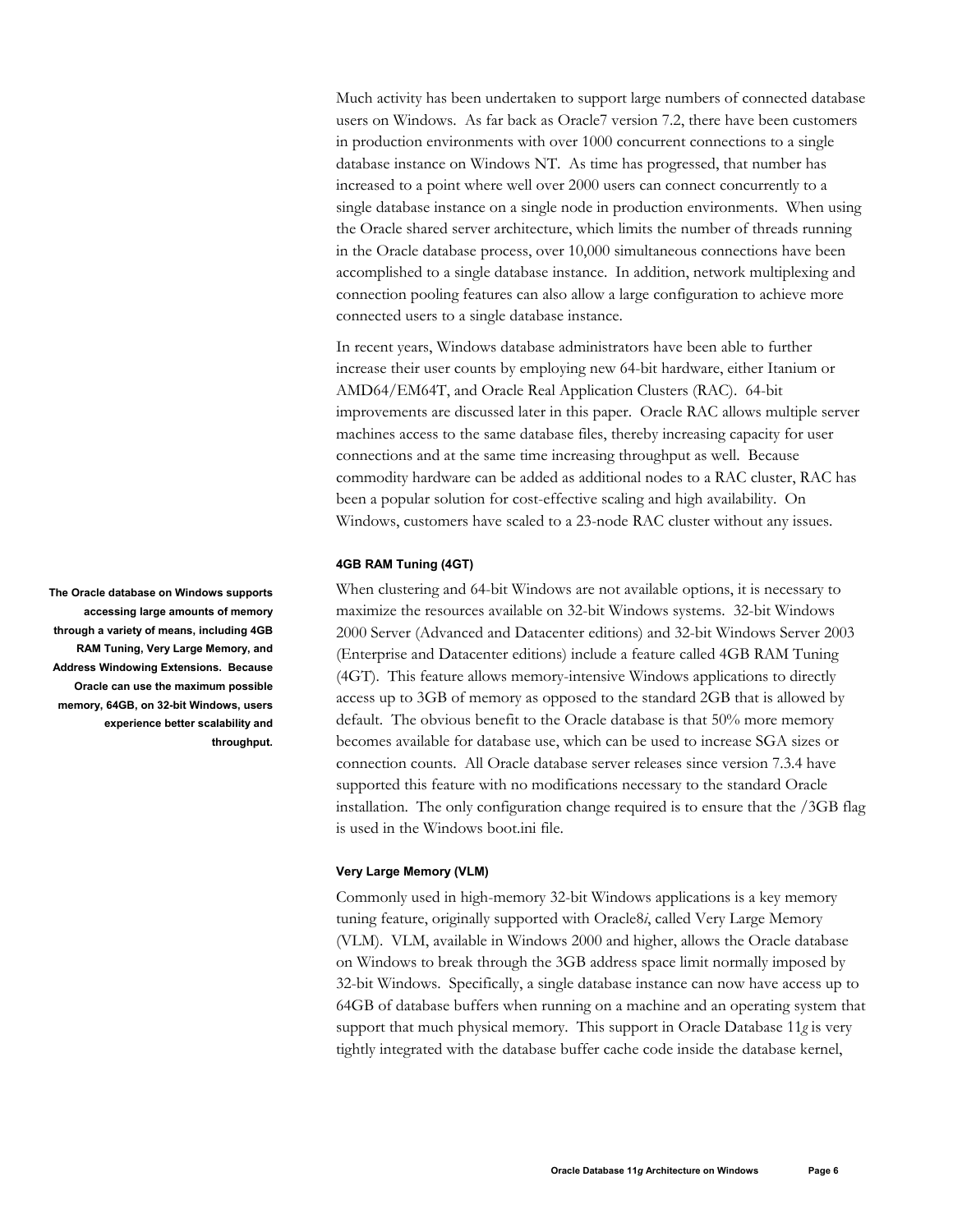thereby allowing very efficient use of the large RAM amounts available for database buffers. By configuring a database with a large number of buffers, more data is cached in memory. This reduces the amount of disk I/O, which is considerably slower than retrieving data from memory. Using this feature leads to a corresponding increase in database throughput and performance.

Under the covers, Oracle Database 11*g* on Windows takes advantage of the Address Windowing Extensions (AWE), which are built into Windows 2000 and higher operating systems. AWE are a set of API calls that allow applications to access more than the traditional 3GB of RAM normally available to 32-bit Windows applications. The AWE interface takes advantage of the Intel Xeon architecture and provides a fast map/unmap interface to all memory in a machine. As such, when accessing memory above 4GB, applications do not have direct memory access strictly speaking. If the requested database buffer is in an area of memory above 4GB, it must be mapped from this area to memory below 4GB to make it accessible to the 32-bit database. While this is slower than direct memory access, it is considerably faster than using disk.

The AWE calls allow a large increase in database buffer usage up to 64GB of buffers total. This support is purely an in-memory change with no changes or modifications made to the database files themselves.

## **Large Pages**

Large Page support is a feature that provides a performance boost for memoryintensive database instances on both 32-bit and 64-bit Windows Server 2003. Oracle databases can make more efficient use of processor memory addressing resources using this feature. Specifically, when Large Page support is enabled, the CPUs in the system will be able to more quickly access the Oracle database buffers in memory. Oracle uses the Large Page support available on Windows. The large page size is 2MB if Physical Address Extension (PAE) is enabled or 4MB if PAE is disabled (on 32-bit Windows); 2MB (on Windows x64); or 16MB (on Windows Itanium) page sizes. The large pages are used for the SGA. All SGA components including buffer cache, shared pool, large pool, and others are allocated from these large pages.

This feature is particularly useful when the Oracle buffer cache is several gigabytes in size. Smaller-sized configurations will still see a gain when using Large Pages, but it will not be as great as when the database is accessing large amounts of memory. To enable this new feature, the registry variable ORA\_LPENABLE should be set to 1 in the Oracle key of the Windows Registry.

**Large Page support boosts performance for memory-intensive database applications, especially in cases when the buffer cache is several gigabytes in size.**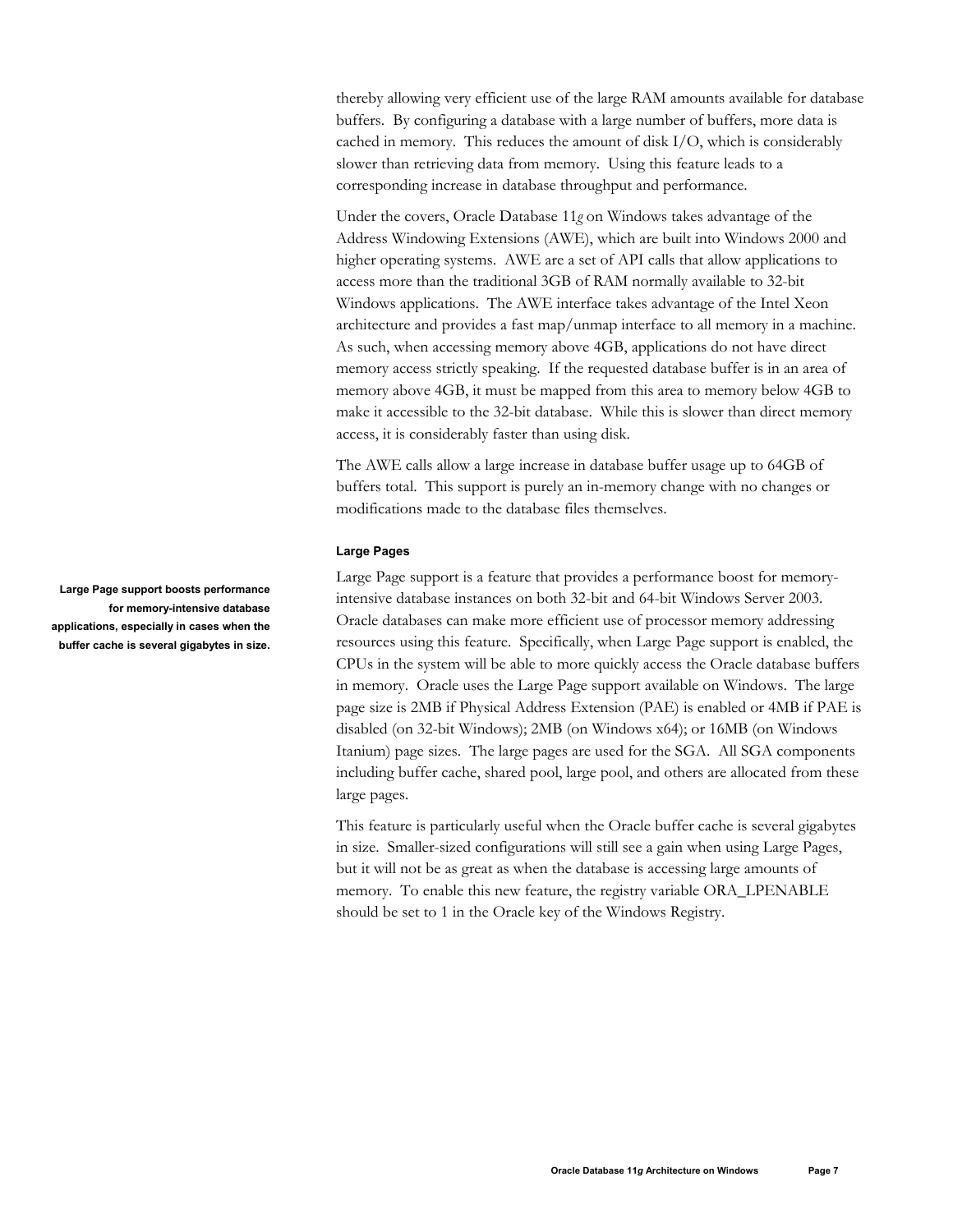#### **Affinity and Priority Settings**

**Database administrators can assign CPU affinities and priorities to specific Oracle threads to improve their performance**. The Oracle database supports the modification of both priority and affinity settings for the database process and individual threads in that process when running on Windows.

By modifying the value of the ORACLE\_PRIORITY registry setting, a database administrator can assign different Windows priorities to the individual background threads and also to the foreground threads as a whole. Likewise, the priority of the entire Oracle process can also be modified. In certain circumstances, this may improve performance slightly. For instance, if an application generates a great deal of log file activity, the priority of the LGWR thread can be increased to better handle the load put upon it. Likewise, if replication is heavily used, those threads that refresh data to and from remote databases can have their priority bumped up as well.

Much like the ORACLE\_PRIORITY setting, the ORACLE\_AFFINITY registry setting allows a database administrator to assign the entire Oracle process or individual threads in that process to particular CPUs or groups of CPUs in the system. Again, in certain cases, this can help performance. For instance, pinning DBW0 to a single CPU such that it does not migrate from one CPU to another can in some cases provide a slight performance improvement. Also, if there are other applications running on the system, using ORACLE\_AFFINITY can be a way to keep Oracle confined to a subset of the available CPUs in order to give the other applications time to run.

#### **Non-Uniform Memory Access (NUMA)**

With the addition of Non-Uniform Memory Access (NUMA) support in Windows Server 2003, Oracle can now better exploit high-end NUMA hardware in which a single large physical server is comprised of several computing "nodes". Since each node in a NUMA machine accesses different parts of physical RAM at different speeds, it is essential that the database can determine the topology of a NUMA machine and adjust its scheduling, memory allocations, and internal operations accordingly.

When running on a NUMA machine, the Oracle database automatically sets the ORACLE\_AFFINITY setting to an appropriate default value at startup to maximize the machine's resource utilization. In addition, the SGA and PGA memory allocations are made in a NUMA-aware fashion such that memory is accessed as efficiently as possible from all the various "nodes" on the server. Finally, the number of database writer threads is configured such that there is one per node, again as a performance-enhancing operation.

**The Oracle database can automatically detect NUMA hardware and optimize itself by efficiently utilizing NUMA node affinities.**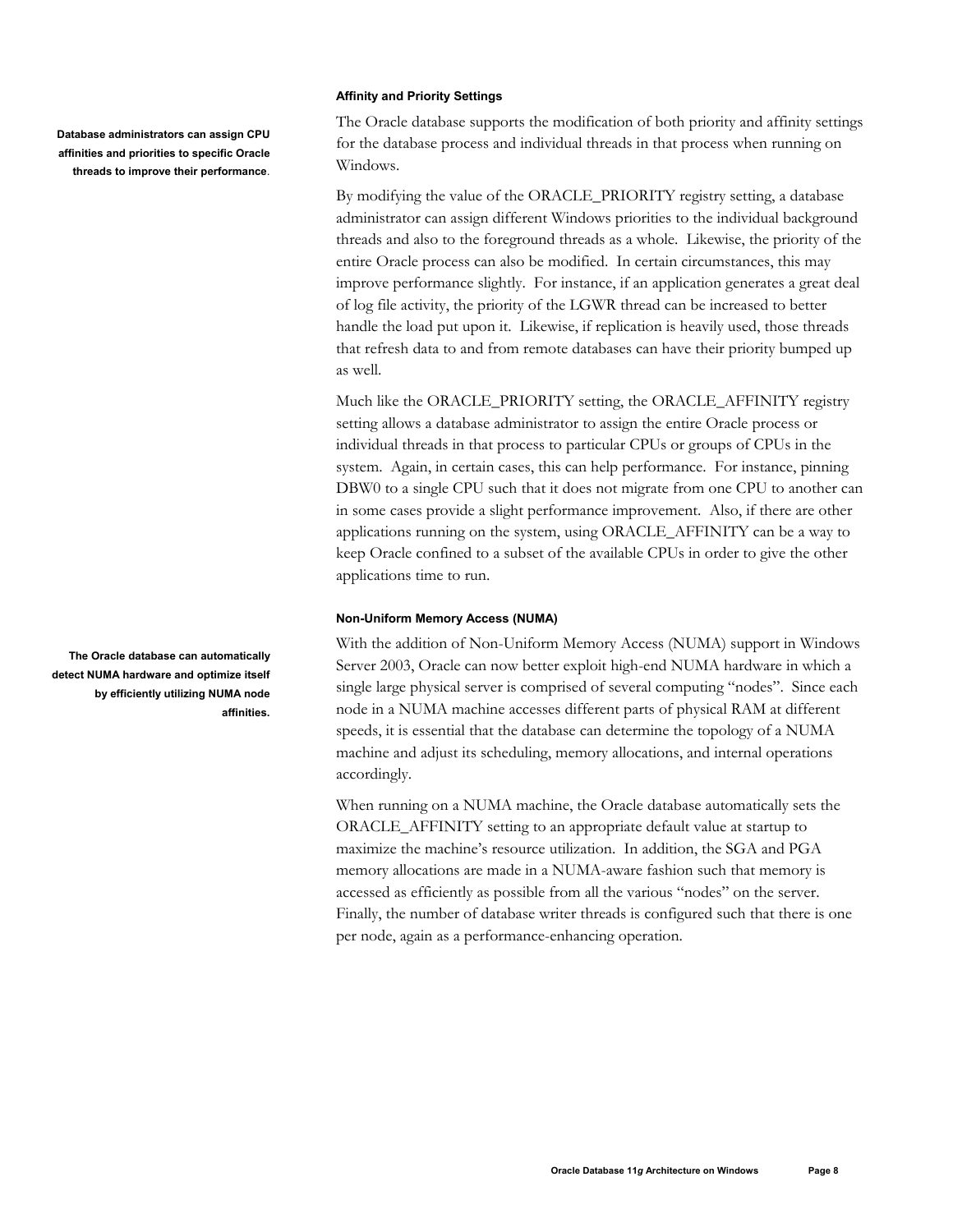**The Oracle database on Windows supports a cluster file system, easing manageability. 64-bit file I/O support permits file sizes beyond 4GB. Raw files, or unformatted disk partitions, are supported to provide some performance gain over using a conventional file system.** 

### **File I/O Enhancements**

Another area in which much work has been done in the Oracle database code concerns support for cluster files, large files, and raw files. The Oracle cluster file system is an integral part of Oracle Database 11*g* that makes administration and installation of Oracle clusters easier. In an effort to guarantee that all Windows features are fully exploited, the database supports 64-bit file I/O to permit the use of file sizes larger than 4GB. In addition, physical and logical raw files are supported for data, log, and control files to enable improved performance using Oracle RAC and single instance databases on Windows.

#### **Cluster File System**

Oracle RAC manageability has been greatly improved through the Oracle cluster file system (CFS). The Oracle CFS was created for use with RAC specifically. Oracle RAC executables are installed on either the CFS or on raw files. In the latter case, at least one database instance runs on each node of the cluster. In a single Oracle home install with CFS, the database will exist on the shared storage, generally a storage array. CFS allows the Oracle software to be accessible by all nodes in the cluster, but controlled by none. All CFS machines have equal access to all the data and can process any transaction. In this way, RAC with CFS ensures full database software redundancy for Windows clusters while simplifying installation and administration.

### **64-Bit File I/O**

Internally, all Oracle database file I/O routines support 64-bit file offsets, meaning that there are no 2GB or 4GB file size limitations when it comes to data, log, or control files as is the case on some other platforms. In fact, the limitations that are in place are generic Oracle limitations across all ports. These limits include 4 million database blocks per file, 16KB maximum block size, and 64K files per database. If these values are multiplied, the maximum file size for a database file on Windows is calculated to be 64GB, while the maximum total database size supported (with 16KB database blocks) is 4 petabytes.

#### **Raw File Support**

Like UNIX, Windows supports the concept of raw files, which are basically unformatted disk partitions that can be used as one large file. Raw files have the benefit of no file system overhead, since they are unformatted partitions. As a result, using raw files for database or log files can produce a slight performance gain. However, the downside to using raw files is manageability since standard Windows commands do not support manipulating or backing up raw files. Therefore, raw files are generally used only by very high-end installations and by Oracle Real Application Clusters, requiring optimized performance.

To use a raw file, all Oracle requires is the filename specifying which drive letter or partition to use for the file. For instance, the filename  $\(\cdot\)$  PhysicalDrive3 tells Oracle to use the 3rd physical drive as a physical raw file as part of the database. In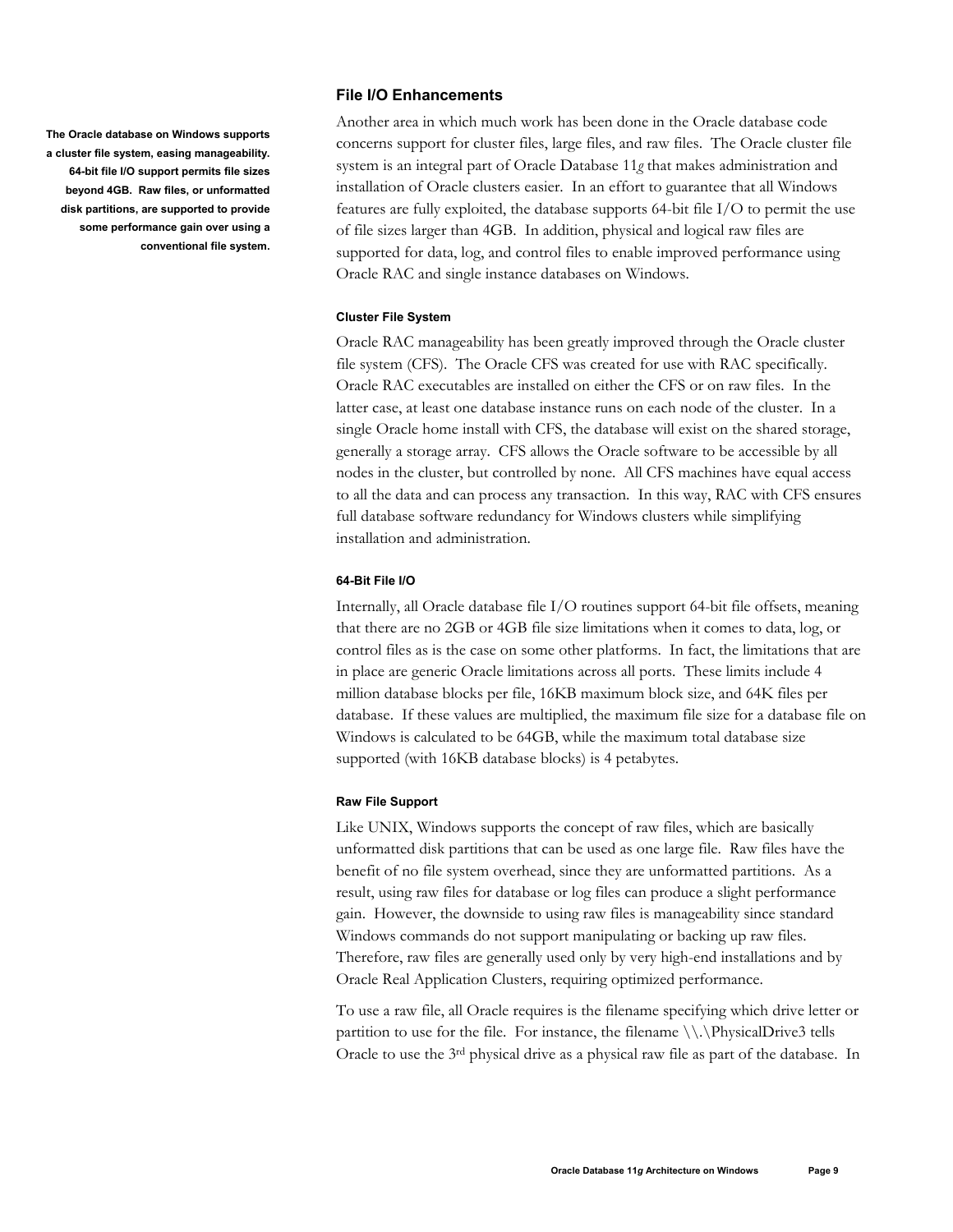addition, a file such as  $\lvert \lvert \lvert \lvert \lvert$  is an example of a raw file that has been assigned an alias for ease of understanding. Aliases can be assigned with the Oracle Object Link Manager (OLM). OLM provides an easy to use graphical interface and maintains the links across the cluster and through reboots. When specifying raw filenames to Oracle, care must be taken to choose the right partition number or drive letter, as Oracle will simply overwrite anything on the drive specified when it adds the file to the database, even if it's already an NTFS or FAT formatted drive.

To Oracle, raw files are really no different from other Oracle database files. They are treated in the same way by Oracle and can be backed up and restored via Recovery Manager as any other file can be.

#### **Direct Network File System Client – New for 11g**

Oracle Database 11*g* can be configured to access Network File System (NFS) Version 3 servers directly using an internal Oracle Direct Network File System client.

This feature is implemented as part of the Oracle database kernel in the Oracle Disk Manager library. Network Attached Storage (NAS) based systems use NFS to access data. In previous Oracle releases, the operating system provided the kernel network file system driver to access NAS storage devices. This setup required specific configuration settings to ensure efficient and correct usage with Oracle. If the configuration parameters were not correctly specified, the following problems arose:

- NFS clients were very inconsistent across platforms and vary across operating system releases.
- The configuration parameters were difficult to tune. There are more than 20 NFS parameters with subtle differences among them across platforms.
- The NFS client stack was designed for general-purpose use. As such, it contains features, such as file attribute management that are not required by Oracle.

Oracle Direct Network File System implements NFS Version 3 protocol within the database kernel, leading to easier manageability with better and more predictable performance characteristics. The following are the main advantages for using this new implementation:

- It enables complete control over input-output paths to NFS servers, resulting in predictable performance, simplified configuration management, and superior diagnostics.
- Its operations avoid the kernel network file system layer bottlenecks and resource limitations. However, the kernel is still used for network communication modules.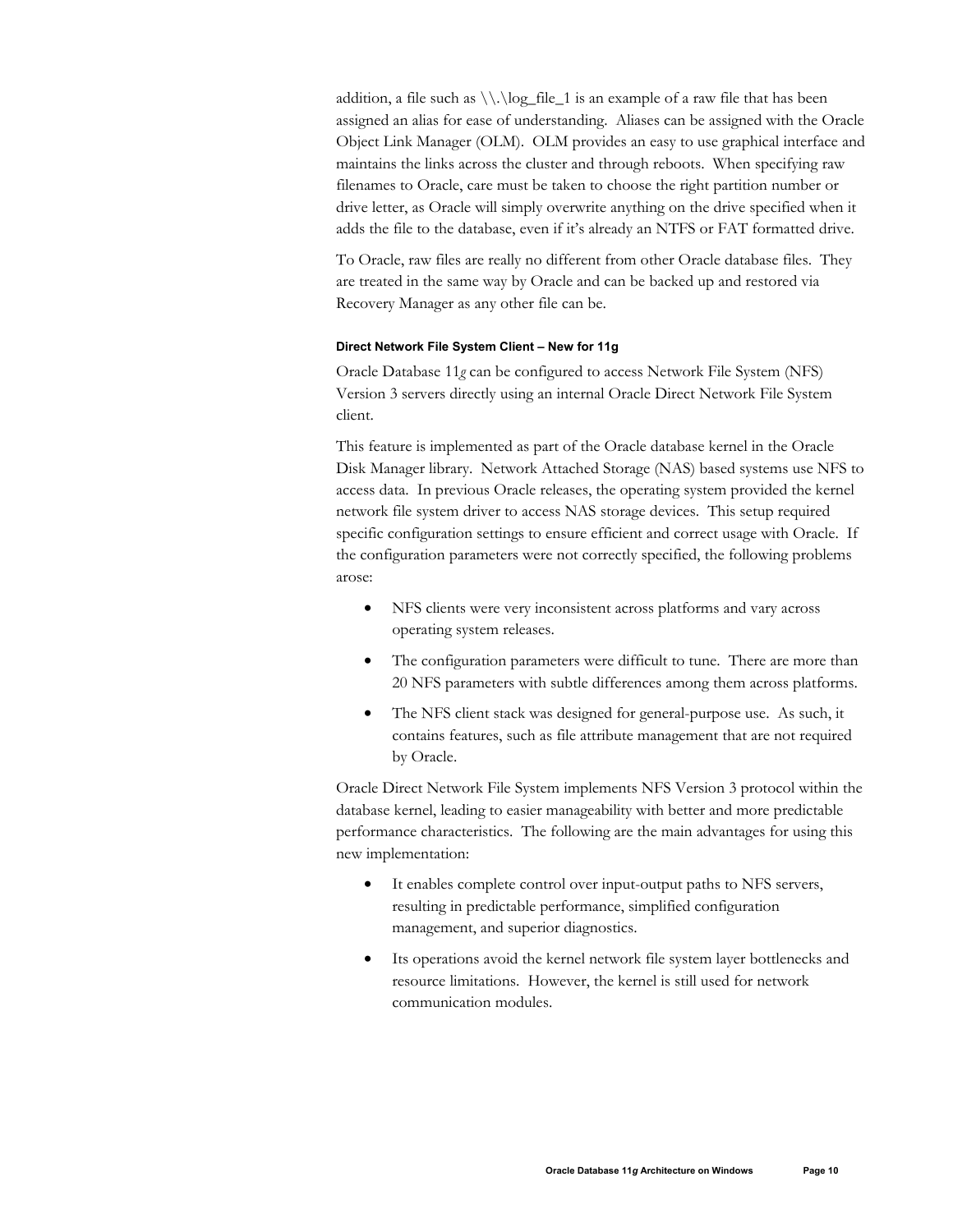- It provides a common NFS interface for Oracle for potential use on all host platforms and supported NFS servers.
- It enables improved performance through load balancing across multiple connections to NFS servers and deep pipelines of asynchronous inputoutput operations with improved concurrency.

#### **64-BIT WINDOWS OPERATING SYSTEMS**

64-bit Windows and hardware starts a new leap in Oracle database performance and scalability. Two 64-bit Windows platforms are available: the AMD64 and Intel EM64T platform and the Intel Itanium platform. The former platform uses the Windows x64 operating system. Both platforms provide greater scalability and higher performance than their 32-bit counterpart.

Oracle has been strongly committed to these 64-bit platforms. It was the first to make a database developer's release publicly available for 64-bit Windows on both Itanium and AMD64/EM64T. Oracle has continued to lead the way in 64-bit Windows computing by releasing a production version of the Oracle database on the same day that 64-bit Windows Server 2003 for Itanium was launched. Oracle's development teams have been working closely with Microsoft, Intel, and AMD to guarantee that the database works optimally on both sets of 64-bit hardware and operating systems.

As with Oracle's 64-bit databases on the UNIX platforms, the 64-bit Oracle database on Windows is able to handle more connections, allocate much more memory, and provide much better throughput than the 32-bit database. Oracle's performance and scalability greatly benefit from the larger caches and memory available on 64-bit systems. There is no longer a 4GB memory limitation as on 32 bit systems, making 64-bit Oracle perfect for large transaction processing or business intelligence applications. Moreover, Oracle benefits from the improved parallelism, scheduling, and throughput available on 64-bit architectures. All these performance enhancements are transparently available in the Oracle database; thus, they require no code changes for existing database deployments to use.

In addition to the inherent performance gain achieved by moving to 64-bit, one of the major performance improvements employed by Oracle is profile-guided optimization (PGO). With Intel's 64-bit Windows compiler, Oracle has designed its database to perform optimally for typical customer workloads on both Itanium and AMD64/EM64T. By using simulated customer workloads during compilation, a feedback loop is provided to the compiler, which then can analyze the most heavily and lightly used code paths. Based on that information, the compiler can arrange the code paths to be more efficient when run on 64-bit hardware. Just by using PGO with no other changes, Oracle has seen approximately a 15%-25% improvement in performance. The PGO improvements are transparent for existing applications, requiring no code changes.

**The next major scalability step for the Oracle database architecture has been achieved with the move to 64-bit AMD64/EM64T and Itanium platforms. Because the Oracle database has already been ported to other 64-bit platforms, the move to 64-bit Windows results in a stable, high performing database.**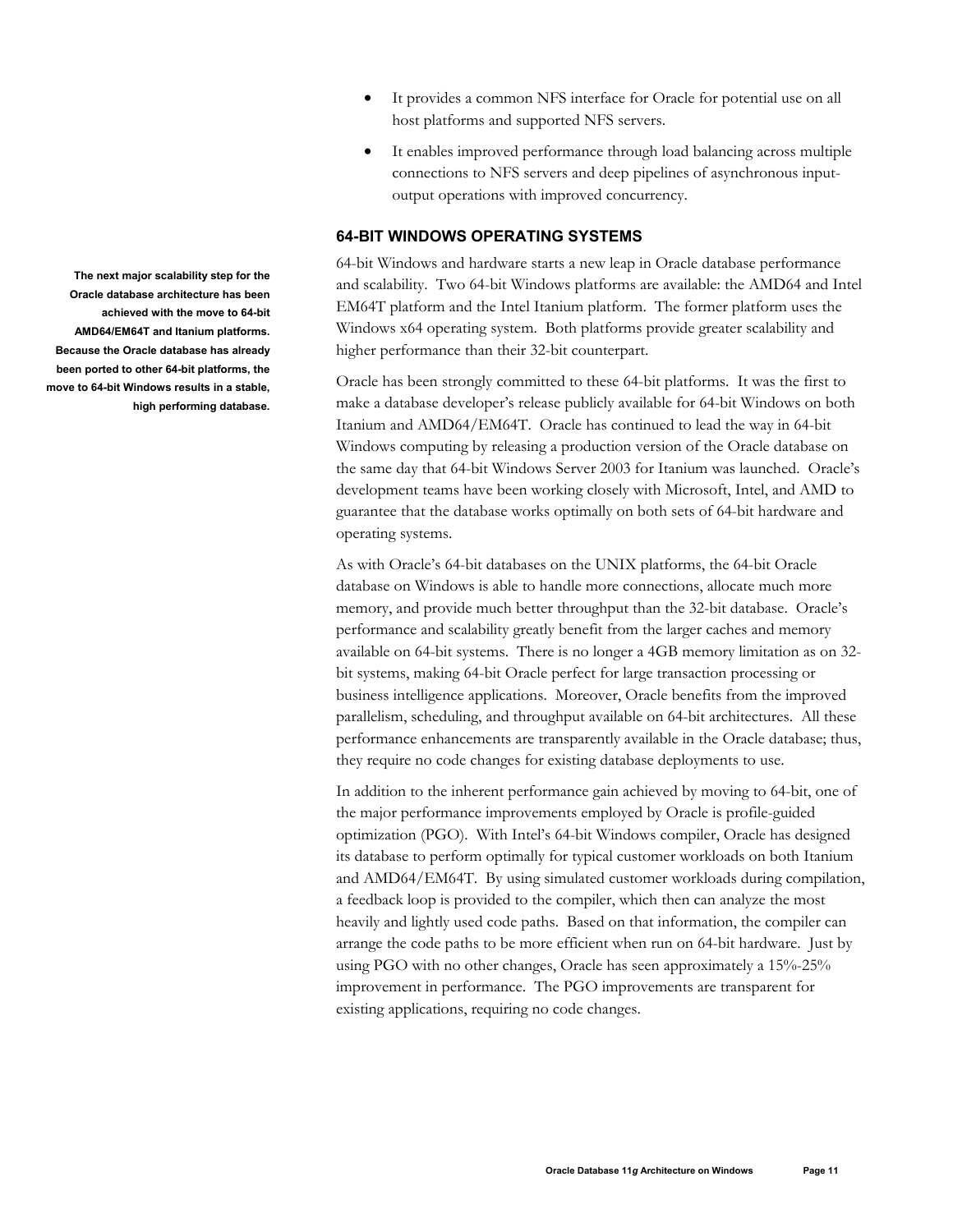The migration path from 32-bit to 64-bit Oracle is very straightforward. There is no need to recreate databases, nor is a full export and import required. All that is needed is to copy the current data files to the new system, install the 64-bit version of Oracle, start the database as normal, and run a few SQL scripts to update the data dictionary.

From an architectural perspective, the current, proven thread-based architecture is used for the 64-bit port. As a result, creating the new 64-bit Oracle software basically entailed re-compiling, re-linking, re-testing and re-releasing the new version. Very little new code was written during the move to 64-bit since the underlying operating system APIs are substantially the same. In addition, since the Oracle database has already been ported to other 64-bit operating systems, moving to 64-bit is a straightforward process that will produce a quality, stable product in a very short period of time.

One of the benefits of using AMD64/EM64T is the ability to easily migrate applications from 32-bit to 64-bit on the same system. With this hardware, customers can run the 32-bit Oracle database server and client on 32-bit Windows. Or they can run the operating system in 64-bit mode, while the Oracle client remains in 32-bit mode, while other applications are converted to 64-bit. Or they can fully migrate to a 64-bit Oracle stack on top of Windows x64. These options provide an easier 32-bit to 64-bit migration path if there are multiple applications running on the same machine. Customers can migrate their applications to 64-bit in a staggered format.

# **CONCLUSION**

Oracle Database 11*g* for Windows has evolved from a port of its UNIX database server to a well-integrated native application that takes full advantage of the services and features of the Windows operating system and underlying hardware. Oracle continues to improve the performance, scalability, and capability of its Windows database server, while at the same time producing a stable, highly functional platform on which to build applications. Oracle is fully committed to providing the highest performing database for both 32-bit and 64-bit Windows platforms.

For additional information about Oracle database on Windows, visit:

Technical - http://otn.oracle.com/windows

Business - http://www.oracle.com/windows